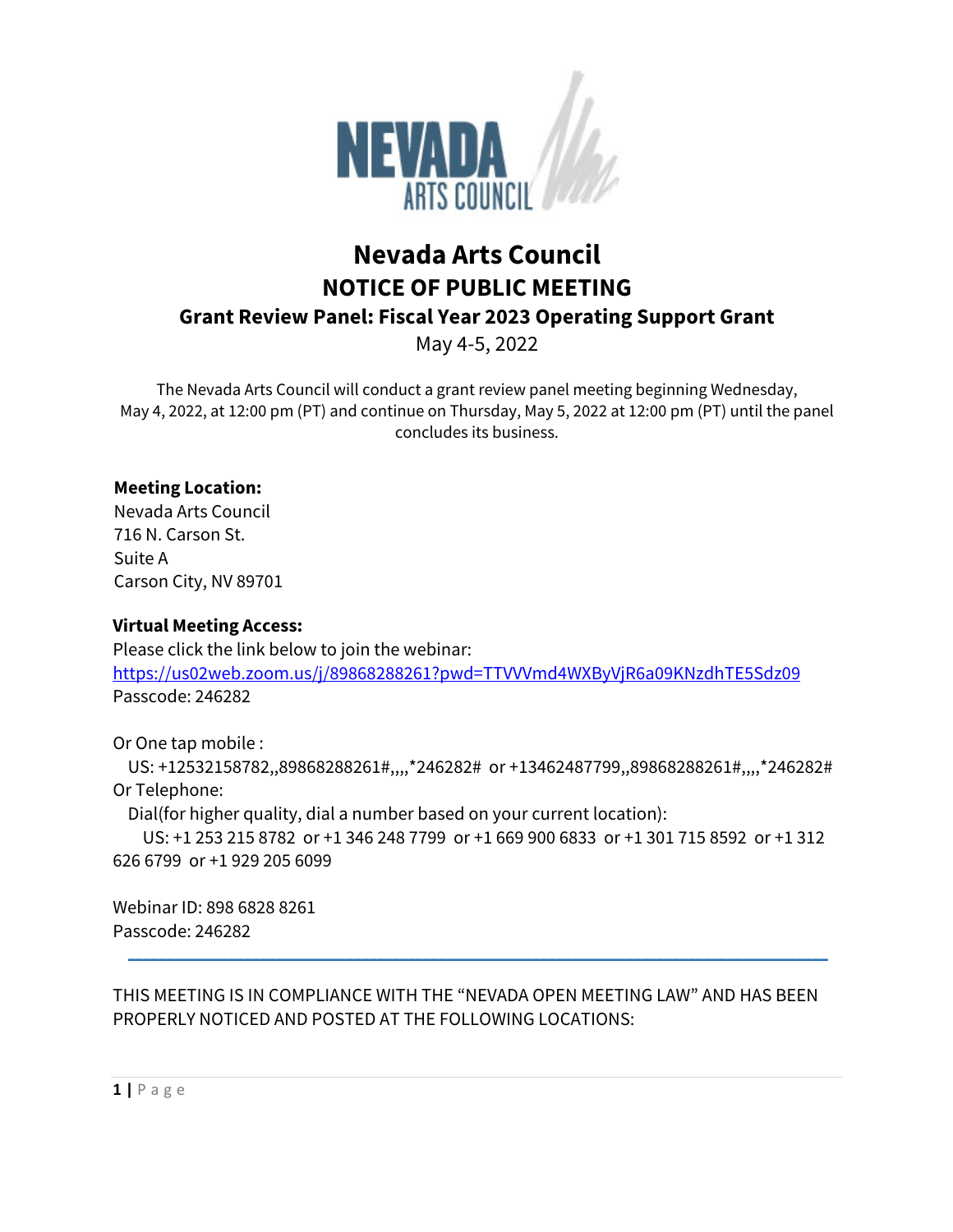Nevada Arts Council, 716 N. Carson Street, Suite A, Carson City NV 89701

# **In addition, meeting notice will be posted not less than three other separate, prominent places within the jurisdiction of the public body such as:**

Nevada Arts Council, 4040 S. Eastern Suite 210, Las Vegas NV 89119 Downtown Reno Library – Washoe Co, 301 South Center St., Reno NV 89501 Carson City Library, 900 Roop Street, Carson City NV 89701 Nevada State Library and Archives, 100 Stewart Street, Carson City NV 89710 Clark County Library, 1401 E. Flamingo Road, Las Vegas, NV 89119 Elko County Library, 720 Court Street, Elko NV 89801 McKinley Arts and Culture Center, 925 Riverside Drive, Reno, NV 89503 NCOT – Laxalt Building, 401 N. Carson Street, Carson City, NV 89701 Nevada Indian Commission, 5366 Snyder Avenue, Carson City, NV 89701

Websites: **https://www.nvartscouncil.org/about/public-meeting-notices/ https://notice.nv.gov**

# **STATEMENT OF THE BOARD**

- Action may be taken on those items denoted "For Possible Action".
- Items on this agenda may be taken in a different order than listed.
- Two or more agenda items may be combined for consideration.
- An item may be removed from this agenda or discussion relating to an item on this agenda may be delayed at any time.

 $\mathcal{L}_\mathcal{L} = \{ \mathcal{L}_\mathcal{L} = \{ \mathcal{L}_\mathcal{L} = \{ \mathcal{L}_\mathcal{L} = \{ \mathcal{L}_\mathcal{L} = \{ \mathcal{L}_\mathcal{L} = \{ \mathcal{L}_\mathcal{L} = \{ \mathcal{L}_\mathcal{L} = \{ \mathcal{L}_\mathcal{L} = \{ \mathcal{L}_\mathcal{L} = \{ \mathcal{L}_\mathcal{L} = \{ \mathcal{L}_\mathcal{L} = \{ \mathcal{L}_\mathcal{L} = \{ \mathcal{L}_\mathcal{L} = \{ \mathcal{L}_\mathcal{$ 

- Public comment will be allowed at the beginning and at the end of the meeting. Because of time considerations, the period for public comment by each speaker may be limited to 3 minutes at the discretion of the chair, and speakers are urged to avoid repetition of comments made by previous speakers.
- No action may be taken on any matter brought up under public comment until that matter has been specifically included on an agenda as an item upon which action may be taken (NRS 241.020).
- Meetings are audio-recorded as part of the public record. Speakers are requested to identify themselves before speaking.
- Note: Please provide Nevada Arts Council with electronic or written copies of testimony and visual presentations if you wish to have complete versions included as exhibits with the minutes.

 $\mathcal{L}_\mathcal{L} = \mathcal{L}_\mathcal{L} = \mathcal{L}_\mathcal{L} = \mathcal{L}_\mathcal{L} = \mathcal{L}_\mathcal{L} = \mathcal{L}_\mathcal{L} = \mathcal{L}_\mathcal{L} = \mathcal{L}_\mathcal{L} = \mathcal{L}_\mathcal{L} = \mathcal{L}_\mathcal{L} = \mathcal{L}_\mathcal{L} = \mathcal{L}_\mathcal{L} = \mathcal{L}_\mathcal{L} = \mathcal{L}_\mathcal{L} = \mathcal{L}_\mathcal{L} = \mathcal{L}_\mathcal{L} = \mathcal{L}_\mathcal{L}$